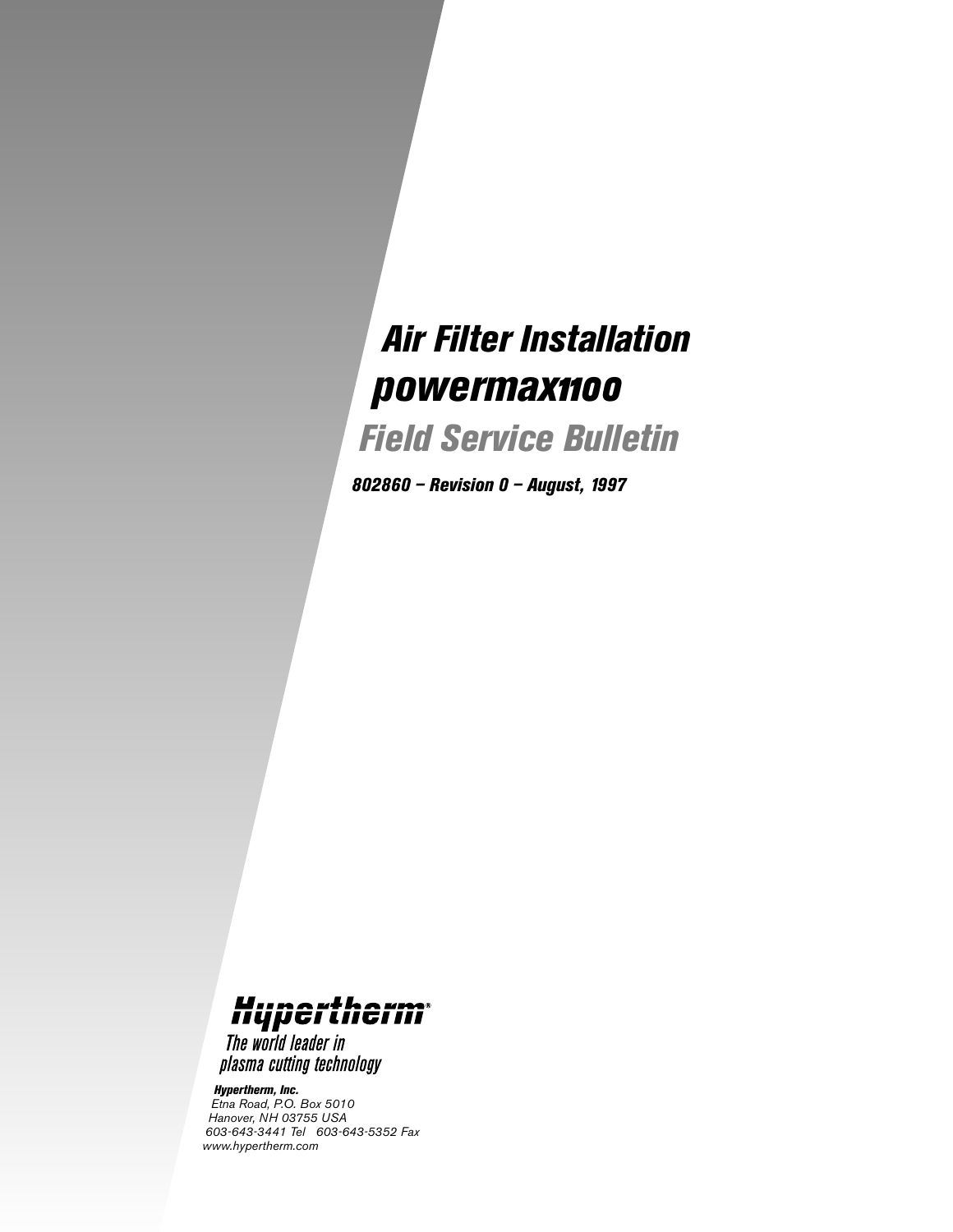Kit: 128146

## **WARNING**

**SHOCK HAZARD: Always turn off the power, unplug the cord and wait 5 minutes before removing any power supply cover. If the power supply is directly connected to a line disconnect switch, place switch in the OFF position. In the U.S., use a "lock-out / tag-out" procedure until the service or maintenance work is complete. In other countries, follow appropriate local or national safety procedures.**

| Part No. | <b>Description</b>                   |
|----------|--------------------------------------|
| 128146   | Kit: Powermax1100 Cooling Fan Filter |
| 002273   | Filter:Pmx1100 9 X 10 X .5           |
| 008833   | Clip:1/2 ID Adhesive                 |

- 1. Disconnect the power.
- 2. Remove the screws that secure the cover to the chassis Fig. 1.
- 3. Remove the cover.
- 4. Use cleaning alcohol to remove any dirt, oil, etc. from the fan bracket area (indicated by dotted lines in Fig. 2). If the fan bracket is not clean, the adhesive clips may not remain fastened to it.
- 5. Slide the air filter (002273) into the adhesive clips (008833) with the wire mesh facing the rear of the clips – Fig. 2.
- 6. Remove paper from adhesive portion (rear) of clips.
- 7. Center the filter over the fan bracket approximately as shown in Fig. 2 and push the filter into place.
- 8. Replace the power supply cover.
- 9. Secure the cover with screws.





**Figure 1 Cover Removal**



**Figure 2 Air Filter Installation**